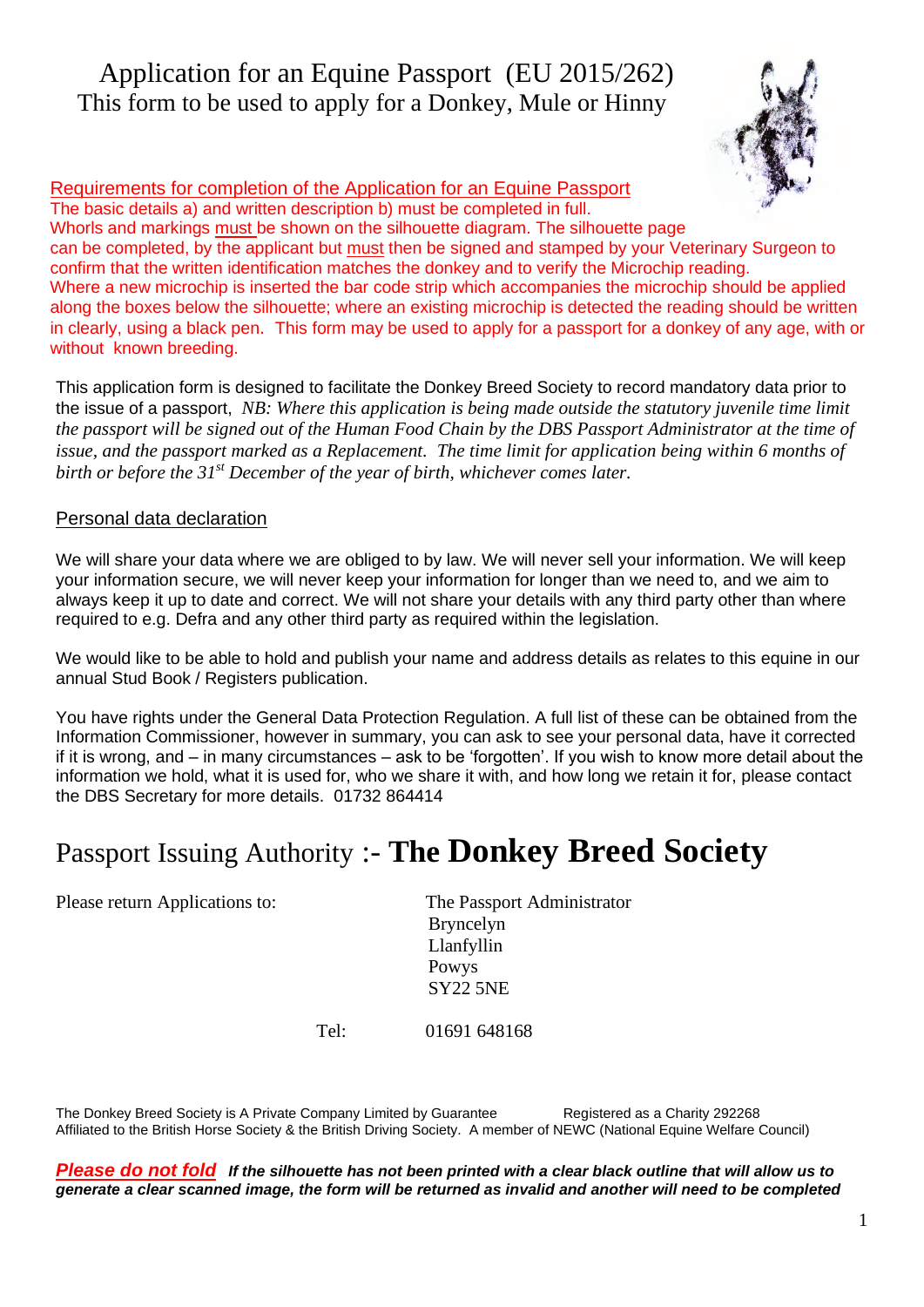#### **Section A – Donkey's basic details**

| Name                     |  |  |                                                                 |         |     |  |                       |  |     |  |  |                   |  |  |                         |
|--------------------------|--|--|-----------------------------------------------------------------|---------|-----|--|-----------------------|--|-----|--|--|-------------------|--|--|-------------------------|
| Breed: Donkey/Mule       |  |  |                                                                 |         | Sex |  | Male/Female/Castrated |  |     |  |  |                   |  |  | (Delete as appropriate) |
| Date of birth (dd-mm-yy) |  |  | This field <b>MUST</b> have at least an estimated year of birth |         |     |  |                       |  |     |  |  |                   |  |  |                         |
| Colour:                  |  |  |                                                                 | Height: |     |  |                       |  | cms |  |  | Country of birth: |  |  |                         |

#### **Section B – Donkey Identification**

*.* 

*A basic written description must be completd. This may be filled in by the owner before the donkey is microchipped after which this form must be signed by the Veterinary Surgeon on Page 3 to confirm the identification is correct.* 

Description. Coat and hoof colour must be included and location of whorls, scars, brands must be described.

| Head                              |                                                                                                   |  |                |  |  |  |  |
|-----------------------------------|---------------------------------------------------------------------------------------------------|--|----------------|--|--|--|--|
| <b>Neck</b>                       |                                                                                                   |  |                |  |  |  |  |
| Left foreleg<br>(nearside)        |                                                                                                   |  | Hoof<br>colour |  |  |  |  |
| <b>Right foreleg</b><br>(offside) |                                                                                                   |  | Hoof<br>colour |  |  |  |  |
| Left hindleg<br>(nearside)        |                                                                                                   |  | Hoof<br>colour |  |  |  |  |
| <b>Right hindleg</b><br>(offside) |                                                                                                   |  | Hoof<br>colour |  |  |  |  |
| Body                              |                                                                                                   |  |                |  |  |  |  |
|                                   | Parentage (only required and valid if known and registered in the Donkey Breed Society Stud Book) |  |                |  |  |  |  |
|                                   |                                                                                                   |  |                |  |  |  |  |
| Section C:                        |                                                                                                   |  |                |  |  |  |  |
|                                   |                                                                                                   |  |                |  |  |  |  |
| Nationality                       |                                                                                                   |  |                |  |  |  |  |
|                                   |                                                                                                   |  |                |  |  |  |  |

| Post Code: |  |  |
|------------|--|--|

2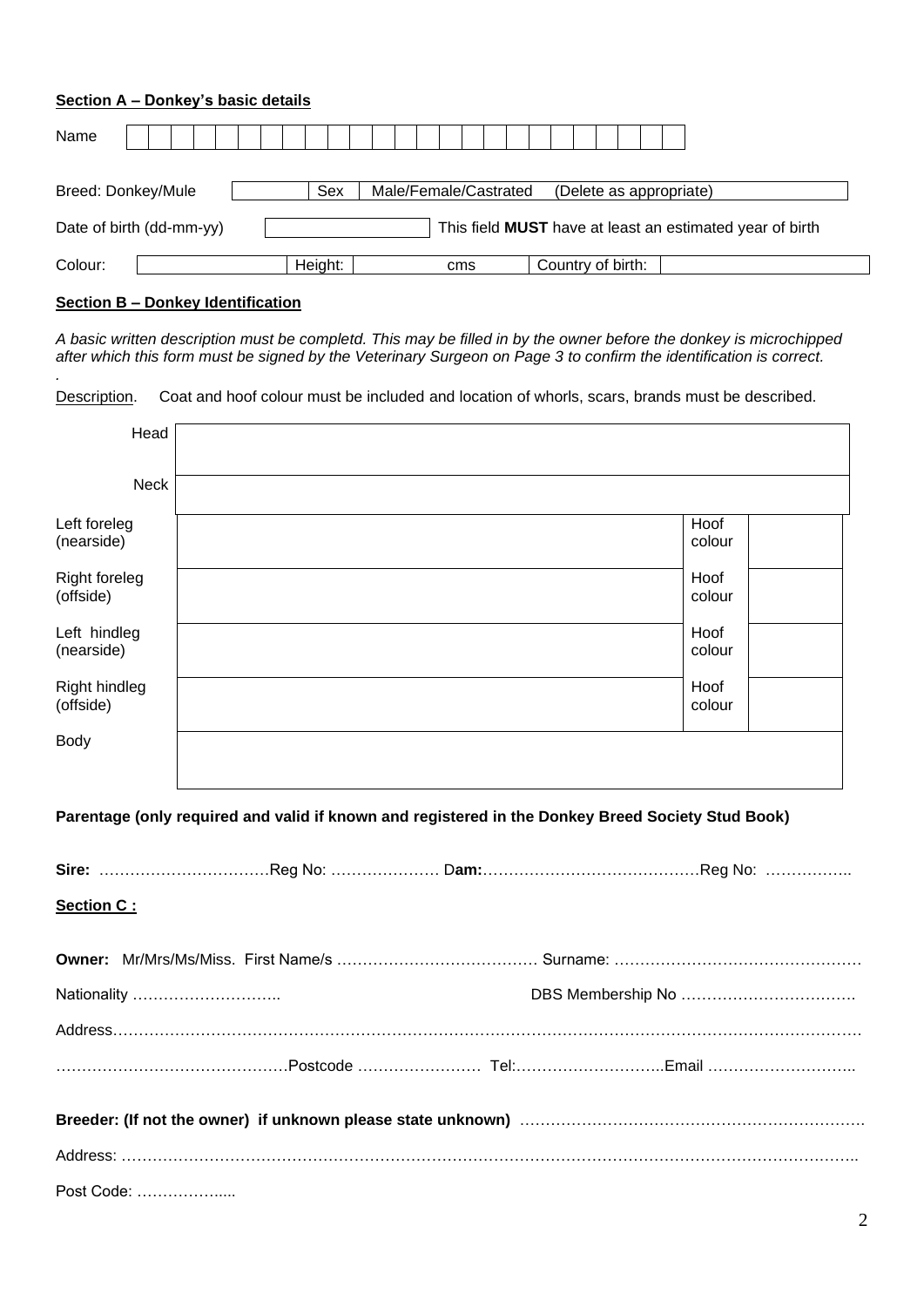

I am a Veterinary Surgeon and confirm that in accordance with European Commission (EU) 2015/262, I have

- a) Implanted a microchip and marked its location 'V' on the diagram or
- b) Detected a pre-existing microchip transmitting the electronic code given.
- c) I confirm that the written description identifies this Equine correctly.

Vet Signature: …………….………………………… Date: ………………

Practice Stamp

I hereby declare that the information given on this form is correct, and that the donkey for whom this application is being made does not have an existing passport document on which it has been issued with a 15 digit UELN by or with another Passport Issuing Authority

I have read the Personal Data Disclosure on Page 1 and understand that the data collected by the Donkey Breed Society will be kept on record and passed to the Central Equine Database to fulfil their legal obligations on behalf of Defra, and consent to it being printed as it appears on this form in the Society Stud Book, together with the details of my donkey.

Owner's Name (Block capitals) ………………………………………………Signed ………………………………….

I do not wish my donkey to enter the human food chain and consent to the Passport Administrator signing Section 11 Parts1 and 11, at date of issue to confirm that the donkey is not intended for slaughter for human consumption.

Signature…………………………………………………………. Date………………